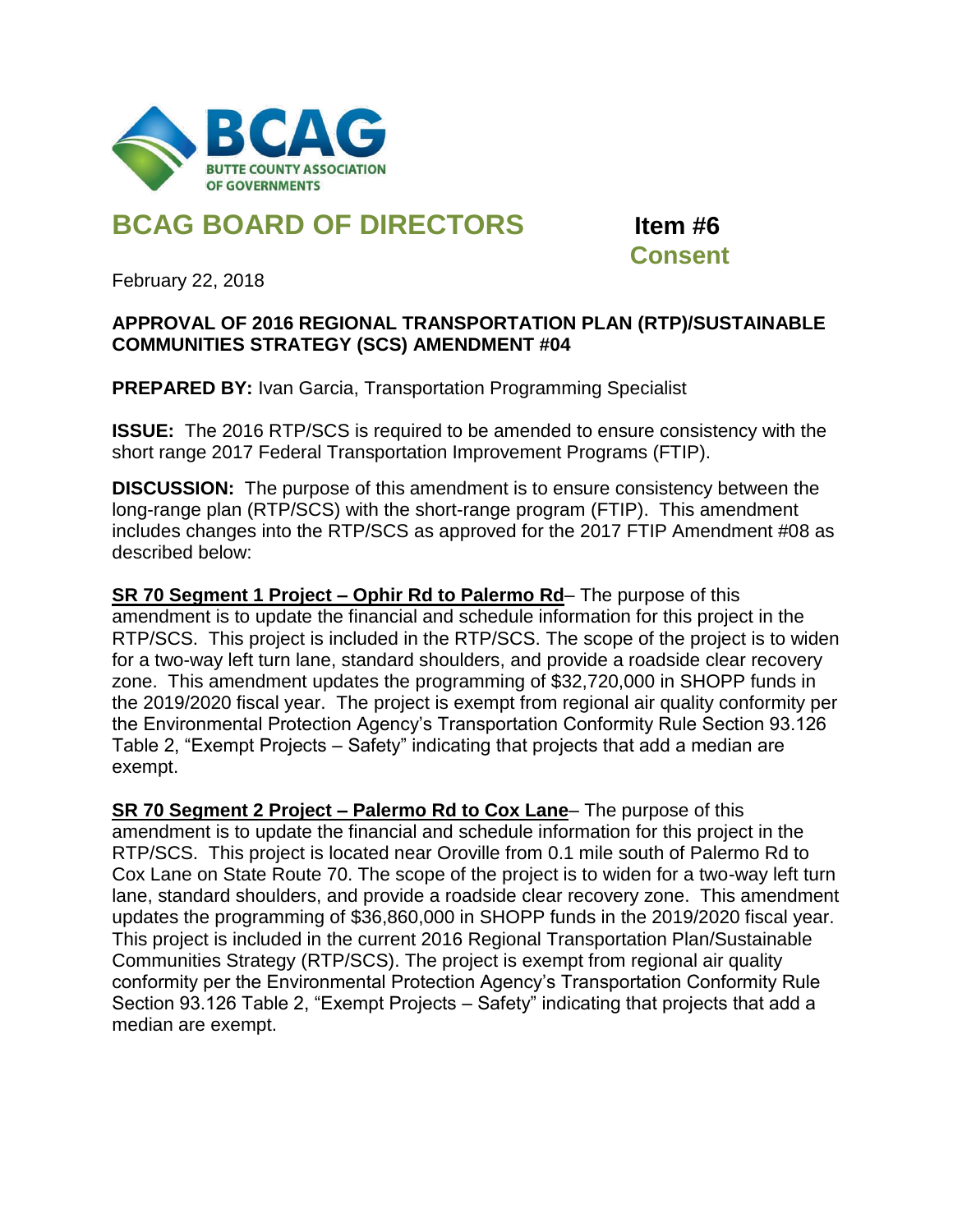## **BCAG Board of Directors Item #6 February 22, 2018 Page 2**

**SR 70 Segment 3 Project – East Gridley Rd to Butte/Yuba County Line**– The purpose of this amendment is to update the financial and schedule information for this project in the RTP/SCS. This project is located near Oroville from the Yuba County Line to south of East Gridley Road/Stimpson Rd; also in Yuba County on SR 70 from post mile 25.7 to post mile 25.8. The scope of the project is to widen for a two-way left turn lane and standard shoulders. This amendment updates the programming of \$3,400,000 in SHOPP funds in the 2017/18 fiscal year for preliminary engineering (Environmental component) and \$32,528,000 in FY 2020/21 for preliminary engineering (design), right of way and construction components. The project is exempt from regional air quality conformity per the Environmental Protection Agency's Transportation Conformity Rule Section 93.126 Table 2, "Exempt Projects – Safety" indicating that projects that add a median are exempt.

**ATP Gap Closure Project**–This amendment adds \$450,000 in CMAQ funds for a revised CMAQ contribution of \$719,000 in the 2017/18 fiscal year. Existing CMAQ funds (\$269,000) in FY 19/20 were moved to FY 17/18. The total cost for this project has changed from \$4,995,000 to \$5,401,000. This project is also funded with Active Transportation Program and SB1 funds. No other changes were made. While this project is included in the RTP, the financial information will be updated.

**SR 99 Corridor Bikeway Phase 5 Project**– The purpose of this amendment to this existing Congestion Mitigation and Air Quality Program (CMAQ) funded project is to supplement CMAQ funds for the Preliminary Engineering (PE) component. This amendment adds \$1,436,000 in CMAQ funds in the 2018/19 fiscal year. Local funding contributions and commitments have also been updated for the 2016/17 and 2017/18 fiscal years. The total cost for this project has changed from \$500,000 to \$2,750,000. No other changes were made. While this project is included in the RTP, the financial information will be updated.

**SR 99 Corridor Bikeway Phase 4 Project**– The purpose of this amendment to this existing Congestion Mitigation and Air Quality Program (CMAQ) funded project is to supplement CMAQ funds for the Construction component. This amendment adds \$300,000 in CMAQ funds in the 2017/18 fiscal year. The total cost for this project has changed from \$1,786,000 to \$2,086,000. No other changes were made. While this project is included in the RTP, the financial information will be updated.

**SR 99 Cohasset Interchange Project**– The purpose of this amendment to delete this Congestion Mitigation and Air Quality Program (CMAQ) funded project from the FTIP and to update the information in the RTP as a planned improvement. However, the project does not currently have a financial plan to be completed.